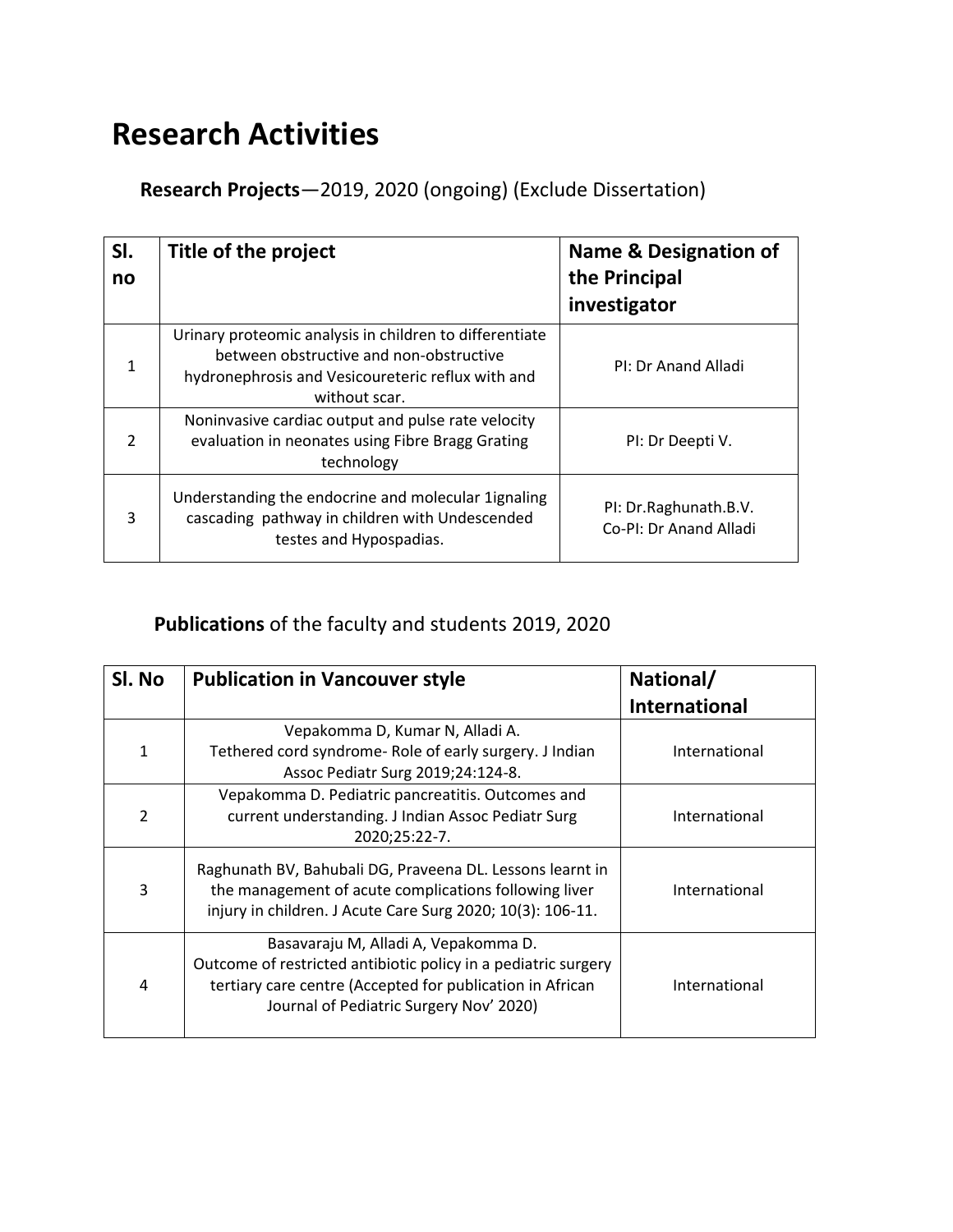## **Conference presentations** of 2019, 2020

| Sl. No         | Title of the presentation                                                                         | <b>Name &amp; Designation</b><br>of the Presenter | <b>Details of the</b><br>conference                                     |
|----------------|---------------------------------------------------------------------------------------------------|---------------------------------------------------|-------------------------------------------------------------------------|
| $\mathbf{1}$   | Snake bites in children                                                                           | Dr Chaitra Shree, Junior<br>Resident              | <b>State Pediatric Surgery</b><br>Conference, Dec 2019.                 |
| $\overline{2}$ | Enema under Cinema-<br>Mainstay in Intussusception                                                | Dr Chaitra Shree, Junior<br>Resident              | <b>State Pediatric Surgery</b><br>Conference, Dec 2019.                 |
| 3              | Hepaticoduodenostomy for<br>choledochal cyst                                                      | Dr Mamatha B., Assistant<br>Professor.            | <b>State Pediatric Surgery</b><br>Conference, Dec 2019.                 |
| 4              | Tale of Rapunzel hair fixed by<br>scopic repair                                                   | Dr Mamatha B., Assistant<br>Professor.            | <b>National Pediatric</b><br>Endosurgery conference,<br>Jan 2020, Pune. |
| 5              | Revision Ventriculo-peritoneal<br>shunt in Pediatric<br>hydrocephalus                             | Dr Mamatha B., Assistant<br>Professor.            | <b>National Pediatric Surgery</b><br>conference, October 2020.          |
| 6              | Factors associated with failed<br>non-operative reduction of<br>intussusception in children       | Dr Veerabhadra R.,<br>Assistant Professor.        | International digestive<br>disease forum, Hong Kong,<br>Nov 2020.       |
| $\overline{7}$ | Laparoscopic extraction of a<br>rapunzel: Safe and effective                                      | Dr Veerabhadra R.,<br>Assistant Professor.        | International digestive<br>disease forum, Hong Kong,<br>Nov 2020.       |
| 8              | Latissimus dorsi flap to repair<br>a recurrent eventration of the<br>diaphragm: A novel technique | Dr Veerabhadra R.,<br>Assistant Professor.        | International digestive<br>disease forum, Hong Kong,<br>Nov 2020.       |
| 9              | A novel technique to repair<br>tubular duplication of the<br>intestine in an infant               | Dr Veerabhadra R.,<br>Assistant Professor.        | International digestive<br>disease forum, Hong Kong,<br>Nov 2020.       |